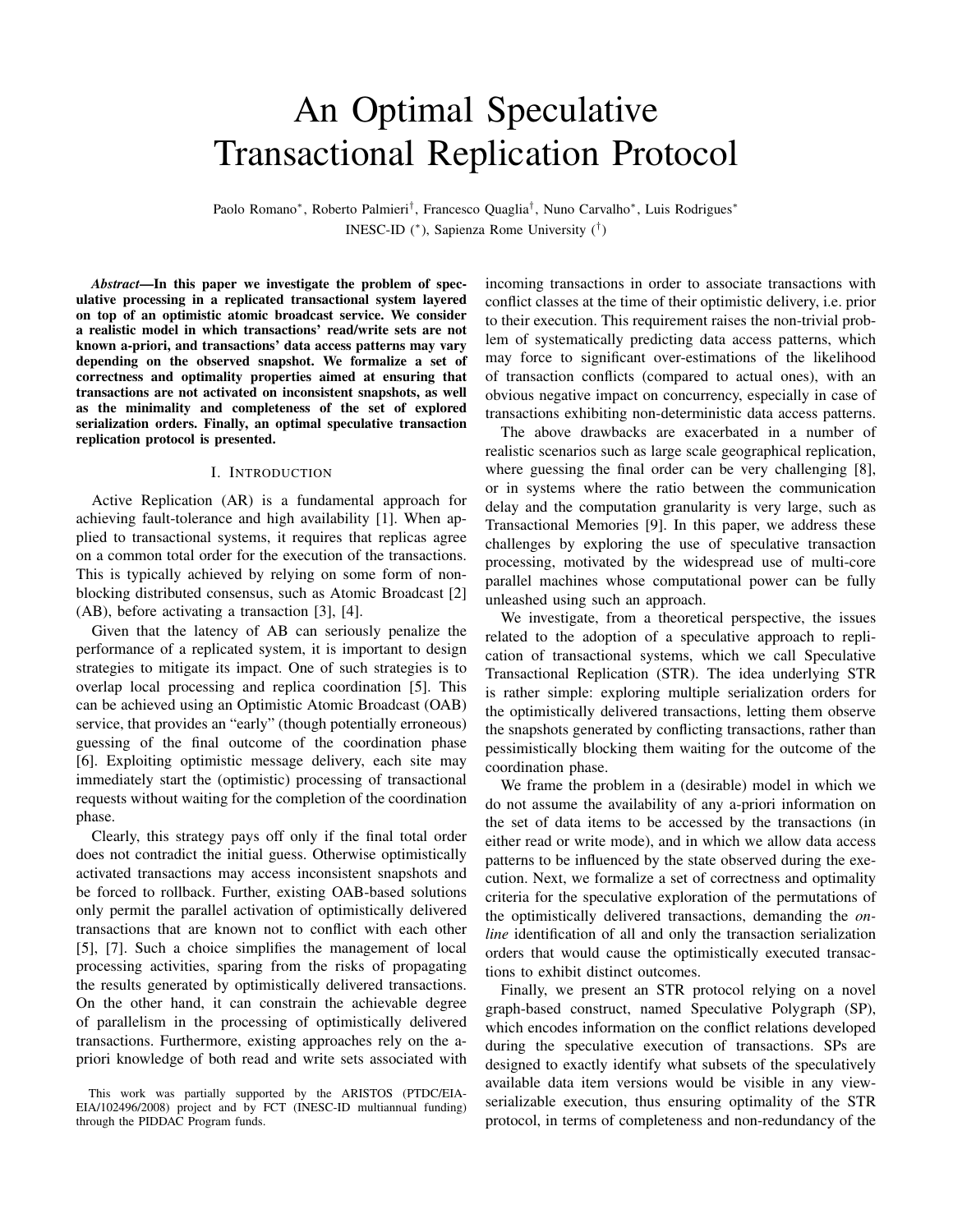

Fig. 1. Software Architecture of Each Process

set of explored speculative serialization orders.

The remainder of this paper is structured as follows. In Section II we discuss related work. Section III illustrates the system model. In Section IV we formalize correctness and optimality properties for STR. Section V presents an optimal STR protocol. Finally, Section VI concludes the paper.

## II. RELATED WORK

Atomic Broadcast (AB) based replication protocols for transactional systems [3], [4], [5], [11] achieve a global transaction serialization order (across all the replicas), in a non-blocking fashion, without incurring the scalability problems affecting classical eager replication mechanisms based on distributed locking and atomic commit protocols [12]. Our STR protocol builds on Optimistic Atomic Broadcast (OAB) [5], [6] and, compared with the aforementioned results, takes a more aggressive optimistic approach by speculatively exploring the minimum set of serialization orders in which optimistically delivered transactions observe distinct snapshots of the transactional system's state. Further, unlike schemes such as [5], STR does not rely on the assumption of a-priori knowledge of the data items to be accessed by transactions, and makes use of optimistic transaction scheduling to favor concurrency.

To the best of our knowledge the idea of exploiting speculation in transaction processing environments has been investigated in [13] and [14]. The work in [13] targets *nonreplicated* real-time databases and shows the benefits, in terms of transaction timeliness, by speculatively forking, upon detection of a conflict, a copy of the current transaction that remains idle and serves as a save-point to reduce the rollback cost. On the other hand, STR addresses speculation in the context of OAB-based replication of transactional systems, and permits to concurrently process multiple instances of a same transaction in different speculative orders. The solution in [14] targets distributed databases relying on distributed locking and atomic commit for transaction validation. Further, it restrains the transaction execution model, making the assumption that each data item can be written by a transaction at most once.

#### III. SYSTEM MODEL

We consider a classical asynchronous distributed system model [15] consisting of a set of processes  $\Pi = \{p_1, \ldots, p_n\}$ 

communicating via message passing, which can fail according to the fail-stop (crash) model. We assume that the number of correct processes (i.e. processes that do not fail) and the system synchrony level suffice to implement an OAB service ( 1 ) providing the following interface: *TO-broadcast*(m), which allows broadcasting messages to all the processes in Π; *Opt* $deliver(m)$ , which delivers message m to a process in  $\Pi$  in a tentative, also called optimistic, order; *TO-deliver*(m), which delivers a message m to a process in Π in a so called *final order* that is the same for all the processes in Π. For convenience of exposition, we also assume that the OAB service provides two additional primitives *TO-DeliveredMsgs()* and *Opt-DeliveredMsgs()*, returning the totally ordered sequences of TO-delivered and Opt-delivered messages, respectively. The OAB service adheres to the following properties [6]:

- **Termination** If a correct process TO-broadcasts  $m$ , it eventually Opt-delivers m;
- **Global Agreement** If a process Opt-delivers  $m$ , every correct process eventually Opt-delivers m;
- Local Agreement If a correct process Opt-delivers  $m$ , it eventually TO-delivers m;
- Global Order If two processes  $p_i$  and  $p_j$  TO-deliver messages  $m$  and  $m'$ , they do so in the same order;
- Local Order- If a process TO-delivers  $m$ , it does this only after it Opt-delivers  $m$ .

The diagram in Figure 1 shows the software architecture of each process  $p_i \in \Pi$ . Applications generate transactions by calling the invoke method of the local Speculative Transaction Manager (SXM), specifying the business logic to be executed (e.g. the name of a DBMS stored procedure or of a method in a transactional memory) and the corresponding input parameters (if any). The SXM is responsible of (i) propagating (through the OAB service) the transactional request across the set of replicated processes, (ii) executing the transactional logic on the underlying Speculative Transactional Store (STS), and (iii) returning the corresponding result to the user-level application.

We assume that each data item X maintained by the STS is associated with a set of versions  $\{X^1, \ldots, X^n\}$ , where each version  $X<sup>i</sup>$  stores (i) the data item value and (ii) the identity of the creating transaction. A single version of X can be committed at any time. Uncommitted versions residing in STS are reflections of speculative computations, and are used to propagate updates along chains of speculated serialization orders. The STS layer abstracts low level storage mechanisms, which may encompass RAM-only memory accesses (as for the case of transactional memories) and logging on persistent storage to ensure transaction durability (as for the case of conventional DBMSs).

As depicted in Figure 1, the interactions between the SXM and the STS are mediated by the Speculative Concurrency Control (SCC) layer, which externalizes a classical interface

<sup>&</sup>lt;sup>1</sup>To this end, for instance, it is enough to assume the availability of an eventually perfect failure detector and the correctness of a majority of processes [15].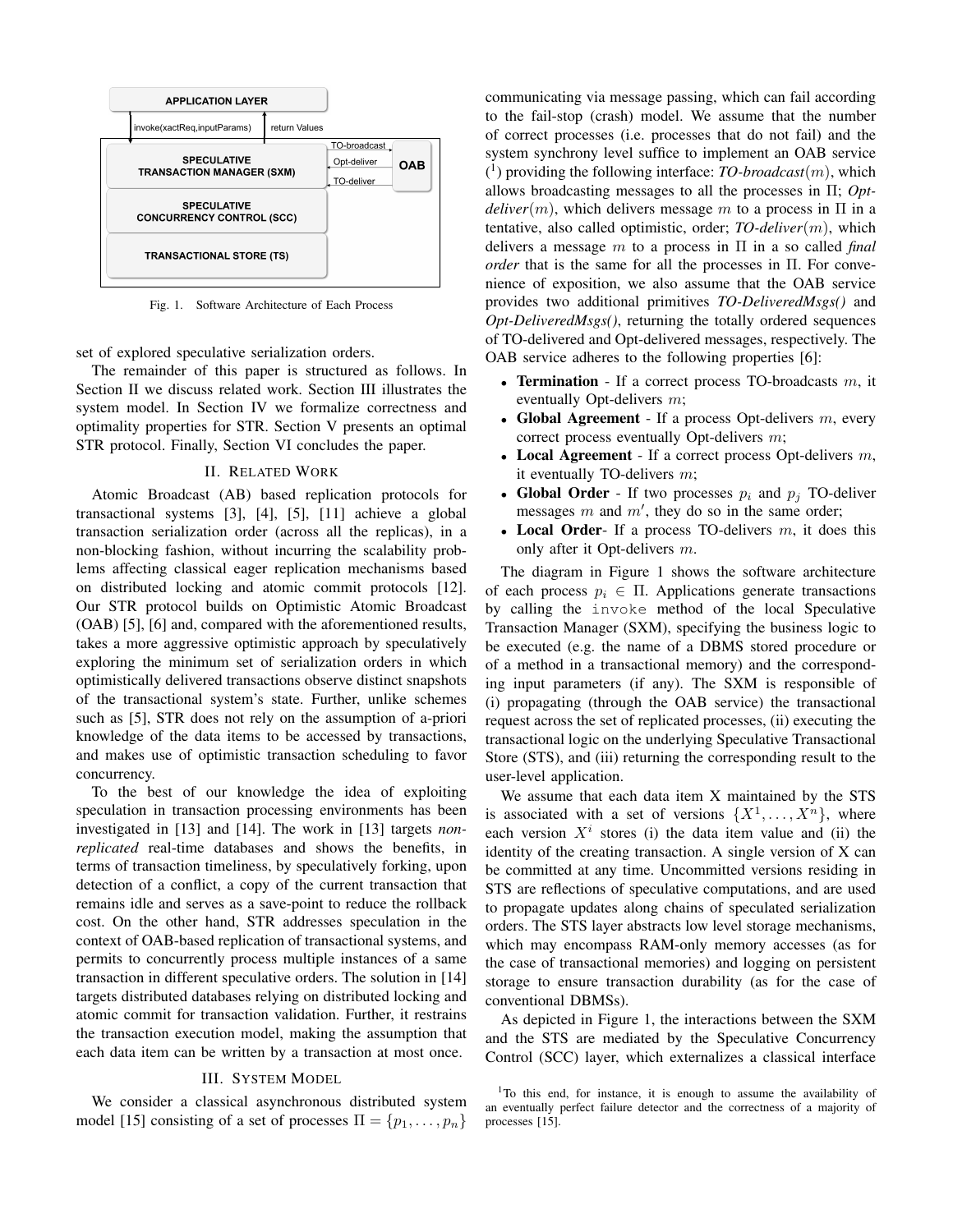to trigger read/write operations on the data items, as well as to commit/abort transactions. The SCC can additionally trigger the re-spawn and the forking of a (not yet committed) transaction T, in order to cope with the speculative construction of alternative serialization orders in which T observes different states of the transactional system. In order to univocally identify multiple, speculatively executed, instances of a same transaction  $T_i$ , the SCC relies on an additional identifier referred to as *specId*. For the sake of brevity, we will use the notation  $T_i^j$  to refer to the instance of a transaction  $T_i$  having specId = j, and will refer speculative instances of a same transaction (say  $T_i^j$  and  $T_i^k$ ) to as *sibling*.

In the following we shall consider only update transactions, and delay the discussion on how to extend the proposed STR protocol to account for read-only transactions in Section V-D. Accordingly, we adopt a classical model where a transaction T consists of a sequence of operations, each one being either a read or a write operation on a data item. We assume that neither the sequence of operations to be executed within a transaction, nor the data items to be accessed are a-priori known. Conversely, we assume that the transaction data access pattern can vary depending on the current state of the underlying transactional store. More precisely, we assume that the transactional business logic is *snapshot deterministic* in the sense that if a same transaction is activated multiple times, the sequence of read/write operations it executes does not change unless the return value of any of its reads changes. In other words, if whichever instance of a transaction  $T$  always sees a snapshot S, defined as the set of values returned by all its read operations, then it behaves deterministically by always executing a same set of read/write operations. On the other hand, if instances of a transaction  $T$  are activated several times on different snapshots, they may generate different sequences of operations.

With no loss of generality, we assume the existence of a method complete(), used for explicitly notifying the SCC about the completion of a transaction's execution. Also, we assume that the SXM can retrieve the result generated by a transaction through the method getResult().

The manipulation of the versions of a data item occurs via the following methods provided by the STS: addSVersions( $T_i^j$ ), which makes the write set of a completed transaction  $T_i^j$  visible; removeSVersions  $(T_i^j)$  , which removes from the STS the write set of  $T_i^j$ ; commitSVersions  $(T_i^j)$ , which commits the write set of transaction  $T_i^j$  by replacing the corresponding existing committed version of any data item.

## IV. PROBLEM FORMALIZATION

From the perspective of the replicated transactional system as a whole, our target correctness criteria is classic 1-copy serializability [16], which ensures that a transaction execution history  $H$  across the whole set of replicated processes  $\Pi$  is equivalent to a serial transaction execution history on a nonreplicated system. More specifically, we are interested in *view serializability* [16], [17] defined as a property of  $H$  such

that, for any prefix  $\mathcal{H}'$  of  $\mathcal{H}$ , its committed projection  $C(\mathcal{H}')$ (obtained from  $\mathcal{H}'$  by deleting all operations not belonging to transactions committed in  $\mathcal{H}'$ ) is *view equivalent* to some serial history. Roughly speaking, view equivalence of two histories  $\mathcal{H}_1$  and  $\mathcal{H}_2$  is defined as the property by which, for any data item X: (i) if  $T_i$  reads X from  $T_j$  in  $\mathcal{H}_1$ , then  $T_i$  reads X from  $T_i$  also in  $\mathcal{H}_2$  and (ii) for each data item X, if  $X^w$  is the final written value of X by  $T_i$  in  $\mathcal{H}_1$ , then it is also the final written value of X by  $T_i$  in  $\mathcal{H}_2$ .

We now introduce the notion of optimality for a speculatively replicated transactional system. This is done by formalizing a set of properties jointly ensuring the consistency of speculative transactions, as well as the exploration of *all and only* the speculative serialization orders in which the transactions observe *distinct* states of the transactional store. Let  $\Sigma = \{T_1, \ldots, T_n\}$  be the set of Opt-delivered, but not yet TO-delivered, transactions, and denote with  $\Sigma'$  =  ${T_1^1, \ldots, T_1^k, \ldots, T_n^1, \ldots, T_n^m}$  the set of the corresponding speculative transactions that have run to completion, namely that have fully executed their sequence of read and write operations but have not been committed yet. We say that a Speculative Transactional Replication (STR) protocol is optimal if it guarantees the following properties:

- Consistency: *the history of execution of each speculative transaction is view serializable.*
- Non-redundancy: *no two sibling transactions observe the same snapshot.*
- Completeness: *if the system is quiescent, i.e. if the OAB service stops Opt-delivering and TO-delivering transactions, then for any possible permutation of*  $\Sigma$ *, say*  $\pi(\Sigma)$ *, there eventually exists a speculative transaction*  $T_i^j \in \Sigma'$ *that has executed on (i.e. observed) the same snapshot that would have been produced by sequentially executing all the transactions*  $T_k$  *preceding*  $T_i$  *in*  $\pi(\Sigma)$ *.*

The non-redundancy property of an STR protocol filters out trivial solutions based on the exhaustive enumeration of every possible permutation of the Opt-delivered transactions for the construction of plausible serialization orders. Such an approach would certainly enumerate the permutation that will be eventually established by the final TO-deliver order, thus providing completeness. On the other hand, denoting with *n* the number of Opt-delivered but not yet TO-delivered messages, this approach would *always* require executing  $\sum_{i=1...n} \frac{n!}{(n-i)!}$  =  $\Theta(n!)$  speculative transactions (i.e. the number of nodes of a permutation tree for a set of cardinality  $n$ ), independently of the conflict relations actually developed by the corresponding transactions. This would likely cause the useless exploration of a (possibly very large) number of redundant serialization orders in which transactions execute along identical trajectories, thus observing the same snapshots and externalizing the same results to the application.

## V. AN OPTIMAL STR PROTOCOL

In our STR protocol, each replica immediately starts processing transactions as soon as these are optimistically delivered by the OAB service. The issue of generating a speculated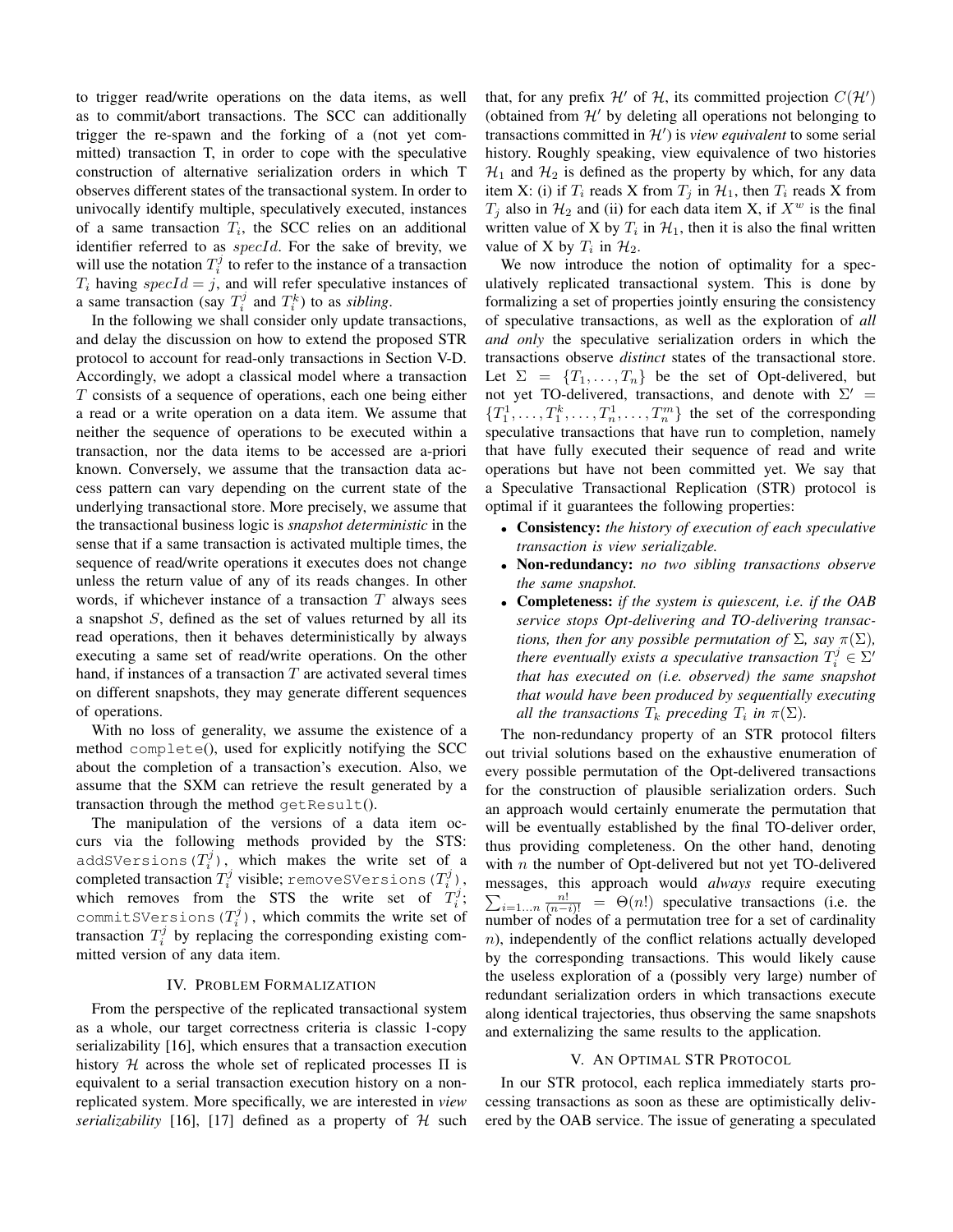set of different serialization orders is tackled by the SCC layer, which dynamically tracks the dependencies developed during the execution of the transactions through a novel graph based construct which we name Speculative Polygraph (SP). SPs can be viewed as an extension of Papadimitriou's polygraphs [17], which were introduced to determine the view-serializability of (non-speculative) transaction histories. More in detail, the SCC exploits knowledge on conflict dependencies tracked by a SP associated with each transaction  $T_i^{\hat{j}}$  in order to determine which subset  $V(X)$  of the currently available versions of a data item X can  $T_i^j$  return upon its *n*-th read operation (on data item X) without violating view-serializability and given the history of execution of its former  $n-1$  read operations. By forking from  $T_i^j$  a number of  $|V(X)| - 1$  sibling transactions, and delivering to each forked transaction, and to the parent, a different value of X in the set  $V(X)$ , SCC completely covers all the distinct execution trajectories that  $T_i^j$  could undertake by letting the read operation return a different value (though representative of some view-serializable execution history) among those already available for X.

This read-triggered forking mechanism is however insufficient to ensure the complete exploration of the alternative transactions' speculative serialization orders. In fact, new versions of a data item X can become available after the execution of the read on X by transaction  $T_i^j$ . This happens if some transaction writes on X after  $T_i^j$  carries out its read on X. To tackle these situations, the SCC relies on an additional a-posteriori transaction re-spawning mechanism. The re-spawning of transaction  $T_i^j$ , which leads to the restart of a new transaction, say,  $T_i^k$ , is triggered as soon as a transaction T completes its execution and makes available a new version of a data item X, which could have been visible by  $T_i^j$  at the time of its read on X, in some legal sequential history. The SCC responds to all the reads issued by the re-spawned transaction,  $T_i^k$ , up to the read on data item X, by returning the same values already observed by transaction  $T_i^{\tilde{j}}$ . Since we are assuming the snapshot determinism of transactions, this implies that  $T_i^k$  will "clone" the execution of  $T_i^j$  up to the read on X, which, conversely, will return the version created by transaction T.

As hinted in the system model section, we made the choice to make visible the data item versions written by a transaction only when the transaction completes its execution, rather than as soon as the write operation is completed. In the re-spawning mechanism, this avoids scenarios in which a transaction that writes multiple times the same data item causes the activation of new speculative transactions that observe "intermediate" values that would have never been visible in any viewserializable history. Such a phenomenon would in fact lead to violations of the Consistency property.

### *A. Speculative Transaction Manager*

The pseudo-code of the SXM is reported in Figure 2. The SXM relies on three data structures, namely the *ActivatedXacts*, *CompletedXacts* and *CommittedXacts* sets, which contain references to the transactions  $T_i^j$  in the corresponding



Fig. 2. Pseudo-code for the Speculative Transaction Manager

execution stage. To simplify the pseudo-code, we assume that whenever a transaction is started, or forked or respawned, it is inserted in the *ActivatedXacts* set, and that it is inserted in the *CompletedXacts* when its completed() method is invoked. Also, whenever a transaction is aborted, it is removed from the *ActivatedXacts* and CompletedXacts set and when it is committed, it is removed from the *CompletedXacts* set and added to the *CommittedXacts* set.

When the application calls the invoke() method of the SXM, the latter marshals a message containing the input parameters specified by the application, generates a unique transaction identifier through the getNewXactID() primitive (which we denote with  $i$  in the pseudo-code) and TObroadcasts the transaction through the OAB service. Next it waits for a transaction  $T_i^j$  to be committed in order to return the associated result (retrieved through the getResult() primitive) to the local application.

The activities of the SXM are triggered by two additional events, namely the Opt-Deliver and the TO-Deliver of a transaction  $T_i$ . In the former case, the SXM invokes the startSXact primitive with  $T_i$  as input in order to start a new transaction  $T_i^j$  which will be executed in speculative mode (more details on the difference between speculative and nonspeculative mode of execution of transactions will be provided in Section V-B) and will be added to the *ActivatedXacts* set.

Upon a TO-deliver for transaction  $T_i$ , on the other hand, the SXM checks whether there exists an already completed transaction  $T_i^j$  that successfully passes the validation phase, which is meant to verify whether  $T_i^j$  accessed a snapshot consistent with the one produced by sequentially executing all the transactions that precede  $T_i$  in the final order (see Section V-B for details). If at least a transaction  $T_i^j$  is successfully validated, this is simply committed, causing the abort of any of its other sibling transactions, see Figure 5. Otherwise, whichever completed transaction  $T_i^j$  is aborted, causing the cascading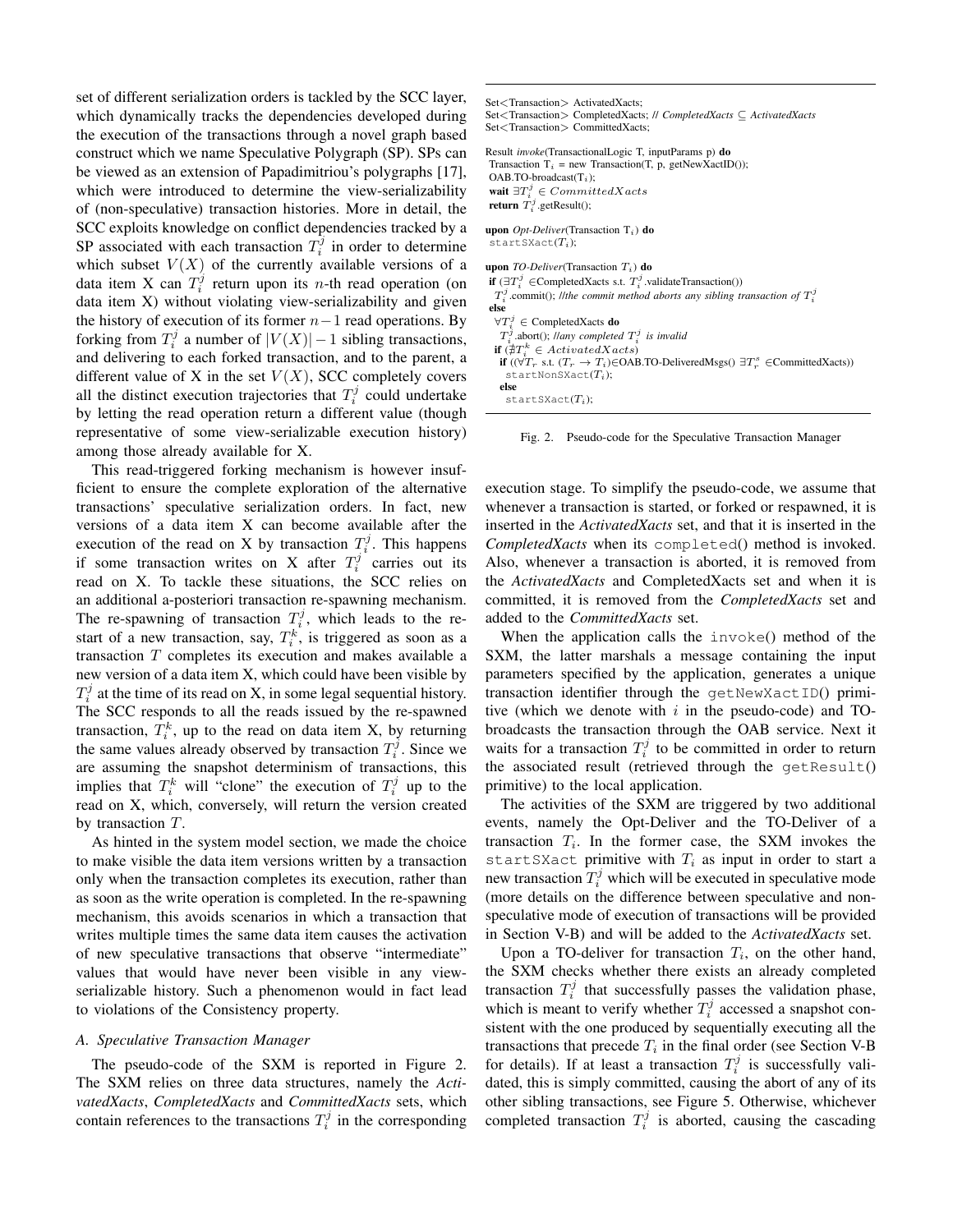abort of any other transaction exhibiting (a possibly indirect) read-from dependency (see Section V-B for further details). Next the SXM checks whether there is no other transaction  $T_i^j$  currently active. In such a case, a new transaction  $T_i^k$ needs to be activated through either the startNonSXact, or the startSXact primitives depending on whether the transactions that precede  $T_i$  according to the final order have all been committed or not. In such a case, in fact, the freshly activated transaction can safely read the current committed snapshot. On the other hand, if there is any transaction preceding  $T_i$  in the final order that has not been committed yet, the SXM, rather than waiting for their commitment, activates  $T_i^k$  in speculative mode. This choice reflects the optimistic assumption of absence of conflicts among  $T_i^k$  and any other not yet committed transactions preceding  $T_i^k$  in the final order.

## *B. Speculative Concurrency Control*

Speculative Polygraphs. To determine the set of speculative serialization orders in which transactions need to be executed, the SCC relies on a novel graph-based construct, which we call Speculative Polygraphs (SP). SPs are inspired by Papadimitriou's polygraphs, which, as previously hinted, were introduced in [17] to test the view-serializability of a nonspeculative history  $H$  and whose definition we briefly recall in the following.

A polygraph  $P = (N, A, B)$  is a direct graph  $(N, A)$ , whose nodes are defined by the set  $N$  and whose arcs are defined by the set A, augmented with a set B of so called *bipaths*. Each bipath is a pair of arcs  $\langle (T'' \rightarrow T') , (T' \rightarrow T) \rangle$ (where  $(T \to T'') \in A$ ), not necessarily present in A. Defacto, a polygraph is a compact representation of a family of direct graphs (digraphs)  $\mathcal{D}(N, A, B)$ . A digraph  $(N, A')$  is in  $\mathcal{D}(N, A, B)$  if and only if  $A \subseteq A'$ , and, for each bipath  $(a_1, a_2) \in B$ , A' contains at least one of the arcs  $a_1$  and  $a_2$ .

Polygraphs capture partial order relations in a history of transactions, and the polygraph  $P(\mathcal{H})$  associated with a history  $H$  is constructed according to the following two rules: (i) whenever a transaction  $T$  reads some data item  $X$  from transaction T', the arc  $(T' \rightarrow T)$  is added in A; (ii) if a third transaction  $T''$  also writes X, then the bipath  $\lt$  $(T \rightarrow T''), (T'' \rightarrow T')$  is added to B. In other words, each arc  $(T', T)$  in A keeps track of the direct read-from relation between transactions  $T$  and  $T'$ , whereas a bipath  $\langle (T \rightarrow T''), (T'' \rightarrow T') \rangle$  means that since also T'' writes X, it can not be between  $T'$  and  $T$ , but must either precede  $T'$  or follow T.

Based on the above definition of polygraph, Papadimitriou defines a polygraph as acyclic iff there is at least an acyclic digraph in  $\mathcal{D}(N, A, B)$  and proves that a history  $\mathcal H$  is view serializable iff its polygraph  $P(\mathcal{H})$  is acyclic [17]. We show in Figure 3.a and 3.b the polygraphs associated with, respectively, the following two sequential transaction histories  $\mathcal{H}_1 = \{T_1, T_2, T_3^0\}$  and  $\mathcal{H}_2 = \{T_2, T_1, T_3^1\}$ , where  $T_1$  writes on data items  $X$  and  $Y$ ,  $T_2$  writes on data items  $Y$  and  $Z$ , whereas  $T_3^0$  and  $T_3^1$  read the same data items, namely X, Y and Z (returning different values for Y given that  $\mathcal{H}_1$  and  $\mathcal{H}_2$  serialize in a different order transactions  $T_1$  and  $T_2$ ). As in [17], in Figure 3 a bipath is denoted by adding a circular edge on its common node. It can be easily verified that the only acyclic digraph associated with the polygraph in Figure 3.a is obtained by selecting the edge  $(T_1 \rightarrow T_2)$  of the bipath centered on  $T_1$ , whereas the only acyclic digraph associated with the polygraph in Figure 3.b is obtained by selecting the edge  $(T_2 \rightarrow T_1)$  of the bipath centered on  $T_2$ .

The unfeasibility of conventional polygraphs to reason on the the view serializability of a speculative transaction history appears manifest if one considers that the simultaneous coexistence within a polygraph of two sibling transactions, representative of inconciliable serialization orders (such as transactions  $T_3^0$  and  $T_3^1$  in Figure 3), can corrupt the polygraph by introducing cycles that might render it useless. An example of such a problem is shown in Figure 3.c, which shows the polygraph obtained by merging the polygraphs in Figure 3.a and 3.b. It is straightforward to verify that every direct graph associated with this polygraph is cyclic. This is of no surprise considering that the polygraph keeps track of every partial order relation in a history that contains transactions that assume opposite serialization orders for  $T_1$  and  $T_2$ .

Speculative Polygraphs address exactly these problems. Unlike Papadimitriou's polygraphs, which are representative of a *whole*, and non-speculative, history, speculative polygraphs are designed to keep into account the history of execution as perceived by each speculative transaction. Roughly speaking, the SP of a transaction  $T_i^j$  is dynamically generated by selectively merging only the polygraphs of those speculative transactions  $T^*$  that i) conflict, either directly or indirectly, with  $T_i^j$ , and ii) such that exists at least a (non speculative) serialization order which allows both  $T^*$  and  $T_i^j$  to coexist. More formally, we define the speculative polygraph of transaction  $T_i^j$ , denoted as  $SP(T_i^j)$ , as a triple  $(N, A, B)$  where:

- $N$  is a set of nodes, each one representative of some speculative transaction.
- A is a set of, so called, *merging edges* denoted as  $(T_r^s \otimes \rightarrow T_i^j)$ , with  $T_r^s, T_i^j \in \mathbb{N}$ , and where the notation  $T_r^s$  means that we are not just adding an edge between  $T_r^s$  and  $T_i^j$ , but also merging SP( $T_r^s$ ) with SP( $T_i^j$ ), and linking them via a (plain) edge from  $T_r^s$  to  $T_i^j$ .
- B is a set of, so called, *asymmetric bipaths*, denoted as  $\langle (T_u^v \otimes \rightarrow T_r^s), (T_i^j \rightarrow T_u^v) \rangle$ , with  $T_r^s, T_i^j \in N$ , where the first of the two arcs is a merging edge linking  $SP(T_u^v)$ with  $SP(T_i^j)$  through the plain edge  $(T_u^v \rightarrow T_r^s)$ , and the



Fig. 3. Polygraphs Associated with Histories  $\mathcal{H}_1$  and  $\mathcal{H}_2$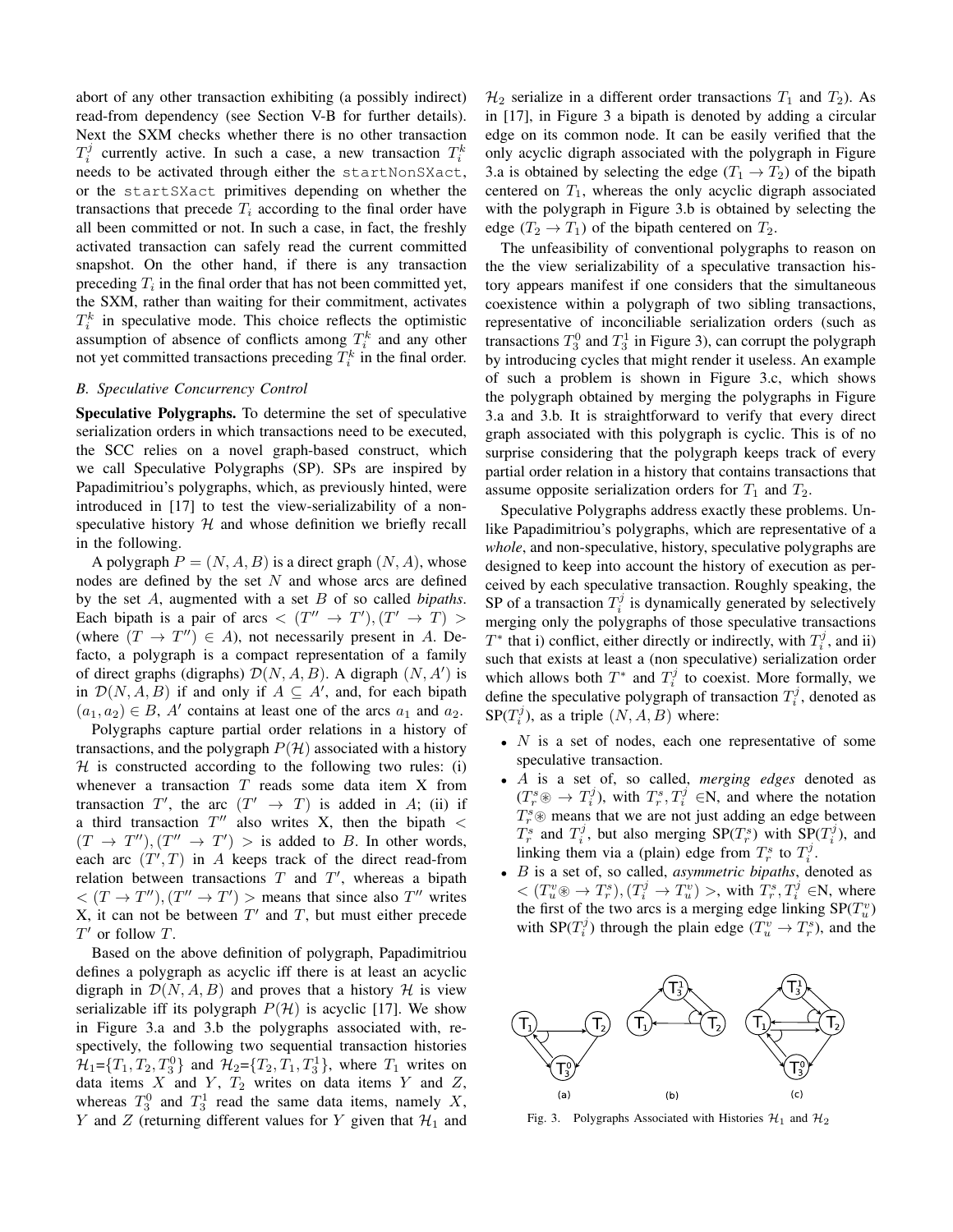second one, namely  $(T_i^j \rightarrow T_u^v)$ , is a plain edge between the nodes  $T_i^j$  and  $T_u^v$ .

A speculative polygraph  $SP(T_i^j) = (N, A, B)$  generates a family of direct graphs  $\mathcal{D}(SP(T_i^j))$ , where each direct graph  $\delta \in \mathcal{D}(SP(T_i^j))$  is obtained by (1) recursively replacing any merging arc, say  $(T_r^s \otimes \rightarrow T_t^u)$ , of A and B with the speculative polygraph  $SP(T_r^s) \cup (T_r^s \rightarrow T_t^u)$ , and (2) for each asymmetric bypath  $\langle a_1, b_1 \rangle$  present after the previous "merging phase", selecting either  $a_1$  or  $b_1$ .

A speculative polygraph  $SP(T_i^j)$  is initialized, at transaction creation time (see Figure 4), by serializing  $T_i^j$  after the most recently committed transaction (according to the TO-deliver order), say  $T_c^d$ , through a merging edge. This has the effect of setting a barrier, in terms of minimum logical time, for the visibility of data item versions observable by the reads of  $T_i^j$ .

The speculative polygraph of a transaction  $T_i^j$  is then used to determine whether the k-th read operation of  $T_i^j$  can return a given version  $X<sup>s</sup>$  (possibly created by a not yet committed transaction). Indeed, letting the k-th read of  $T_i^j$  return a version  $X^s$ , rather than any other available one, corresponds to speculating on a set of possible serialization orders for  $T_i^j$ . In order to ensure the consistency of the  $k$ -th read of a transaction with its current execution history it is however necessary that at least one of the speculative serialization orders associated with the reading of version  $X<sup>s</sup>$  results "compatible" with those already determined by having executed the preceding  $k-1$  reads. In this case we say that  $X<sup>s</sup>$  is speculatively visible to  $T_i^j$ . To determine if  $T_i^j$  may speculatively view a data item version  $X<sup>s</sup>$  based on its current execution history, its Speculative Polygraph,  $SP(T_i^j)$ , is updated by:

- (R.1) adding a merging edge from the creator of version  $X^s$  to  $T_i^j$ , namely  $(X^s.createator \otimes \rightarrow T_i^j)$
- $(R.2)$  adding, for each other available version  $X^{s'}$ , an asymmetric bipath:  $\langle X^{s'}.\text{createors} \rangle \rightarrow$  $X^s$ .creator),  $(T_i^j \rightarrow X^{s'}$ .creator) >.

Version  $X<sup>s</sup>$  is considered speculatively visible iff there exists at least one direct graph  $\delta \in \mathcal{D}(SP(T_i^j))$  such that:

- (C.1)  $\delta$  is acyclic, and
- (C.2)  $\delta$  does not contain two sibling transactions  $T_a^r, T_a^q$ both serialized before  $T_i^j$ , or, formally,  $\sharp T_a^r, T_a^{\overline{q}} \in \delta$ such that  $(T_a^r \rightarrow T_i^j) \in \delta^*$  and  $(T_a^r \rightarrow T_i^j) \in \delta^*$ , where with  $\delta^*$  we denote the transitive closure of  $\delta$ . If for a  $\delta \in \mathcal{D}(\text{SP}(T_i^j))$  both conditions (C.1) and (C.2) hold, we also say that  $\delta$  is *valid*.

The rationale underlying the above rules is to ensure that, whenever a transaction  $T_p^q$  is serialized before  $T_i^j$ , the speculative polygraphs of both transactions are recursively merged. This ensures that the resulting  $SP(T_i^j)$  keeps fully track of any conflict relation among the transactions that generated the snapshot seen by  $T_i^j$ . On the other hand, whenever  $T_i^j$  issues a read operation on a data item for which exists a version created by a transaction  $T_t^u$ , whose  $SP(T_u^t)$  cannot be merged with  $\text{SP}(T_j^i)$  without generating cycles in any  $\delta \in \mathcal{D}(\text{SP}(T_j^i))$ <sup>2</sup>),

rule R.2 allows to serialize  $T_t^u$  after  $T_i^j$  through a plain edge without requiring to merge the polygraph of  $T_t^u$ . This prevents corrupting  $SP(T_i^j)$  by blindly incorporating into it the history of transactions associated with incompatible speculative serialization orders, and whose writes shall never result visible to  $T_i^j$ . On the other hand, by serializing  $T_i^u$  after  $T_i^j$  through the plain edge of an asymmetric bipath, we can still detect cyclic dependencies involving transactions not serializable before  $T_i^j$ in  $\text{SP}(T_i^j)$ . Finally, condition C.2 avoids reading inconsistent snapshots generated by an execution history which serializes (at least) a pair of different sibling transactions  $T_a^r$ ,  $T_a^q$  before  $T_i^j$ , as clearly, in any serial history a transaction  $T_a$  can be committed in a single serialization order.

Transaction's Data Structures. Each speculative transaction  $T_i^j$  is associated with an instance of the Transaction class which keeps track of the following state information (see Figure 4): i) id and specId, which are set, respectively, to the values i and j when the Transaction object associated with  $T_i^j$ is created; ii) SP, which stores the speculative polygraph of  $T_i^j$ ; iii) RS, namely  $T_i^j$ 's read set, which is organized as an array whose n-th entry records the identity  $X$  of the data item read during the n-th read operation, the version of  $X$  read, and a copy of  $T_i^j$ 's Speculative Polygraph right *before* the read took place; iv)  $WS$ ,  $T_i^j$ 's write set; v) two boolean variables, speculative and respawned, reflecting, respectively, the transaction was activated speculatively, and whether it was respawned; vi)  $readOpCounter$ , namely a counter that keeps track of how many read operations have been issued up to date by the transaction; vii) generating Read, which stores a value different from 0 only if  $T_i^j$  has been activated through the fork/spawn of some sibling transaction  $T_i^j$ , in which case it keeps track of the  $T_i^k$ 's read operation that has triggered the forking/spawing of  $T_i^j$ .

Write/Read Operations. The logic for the management of write operations (see the write() method in Figure 4) is extremely simple: the transaction simply logs the identity of the target data item, as well as its new value, into its local  $WS$  variable, which can be seen as the transaction's "private" workspace".

Concerning the read operations (see the read() method in Figure 4), the SCC first checks whether the transaction has already written the same data item for which it's issuing the read. In the positive case, it just returns the corresponding value stored in its write set. Next, it verifies whether the transaction has been activated in non-speculative mode. As anticipated in Section V-A,  $T_i^j$  is activated in non-speculative mode only if  $T_i$  has already been TO-delivered and if all the transactions preceding  $T_i$  in the final order have already committed. Hence, any read executed by a non-speculative transaction can safely return the most recently committed version. On the other hand, if the read operation is issued by a speculative transaction, the SCC determines, through the getAllVisibleVersions() method, what subset of the available versions is speculatively visible by the reading

<sup>&</sup>lt;sup>2</sup>This may happen for instance if the polygraphs have two transactions in common, but ordered in an opposite manner.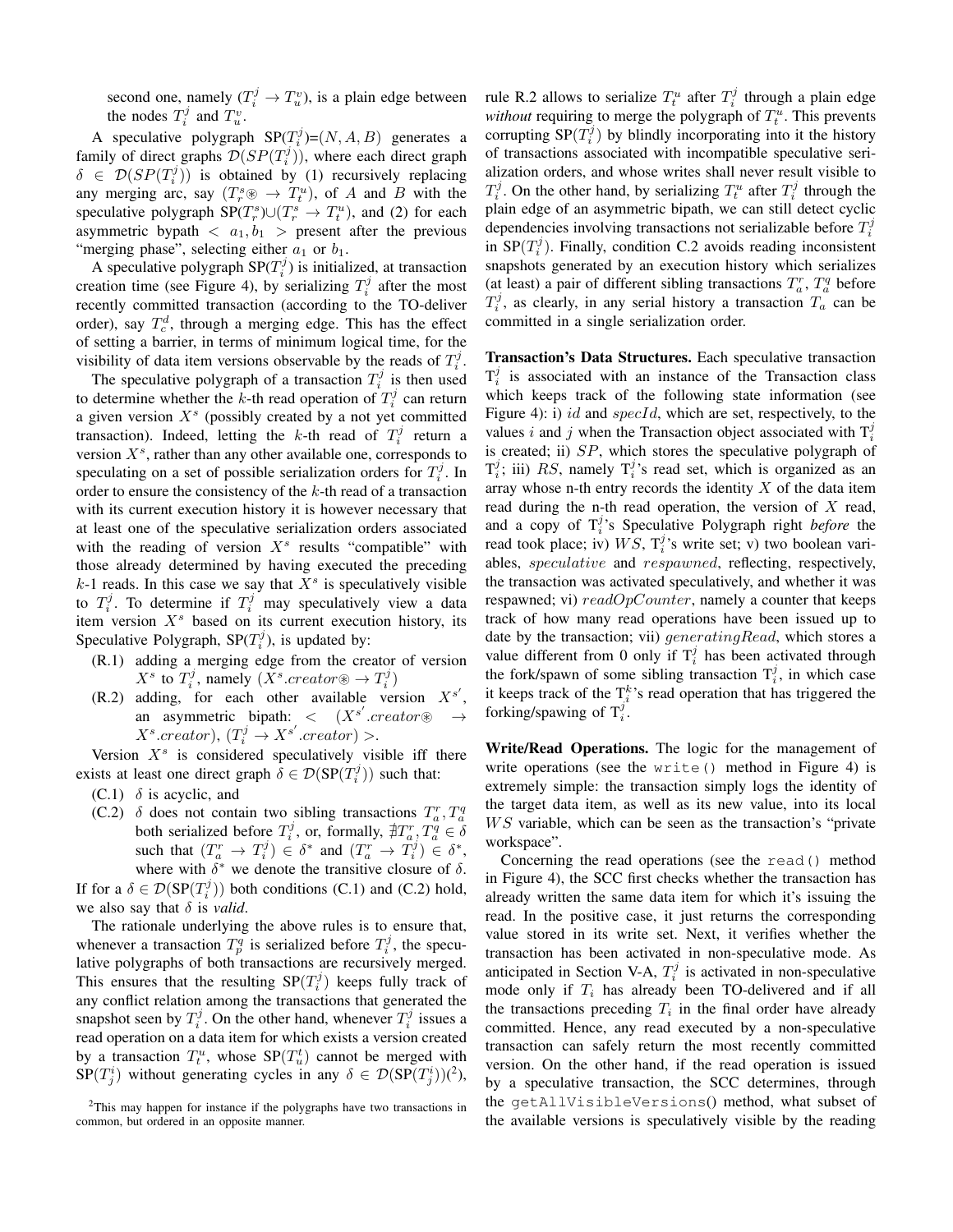class Transaction { int id, specId; Transaction  $T_c^d = \max\{T_a \in \text{OAB.TO-deliveredMsgs}(\text{)} \text{ s.t. } \exists T_a^b \in \text{CommittedXacts}\}$ SpeculativePolygraph SP = ( $T_c^d$ )  $\rightarrow$   $T_{id}^{specId}$ )<br>List < DataItemID, DataItemVersion, SpeculativePolygraph > RS; Set<DataItemID,Value> WS; boolean speculative, respawned; int readOpCounter=0, generatingRead=0; void write(DataItemID X,Value v) WS.store(X,v); // *if X already exists in WS it gets over-ridden* Value read(DataItemID X) readOpCounter++; if  $(< X, v> \in$ WS) return v; if  $(\neg$ speculative) return X.mostRecentCommitted(); if (respawned ∧ readOpCounter≤generatingRead) return RS[readOpCounter].getValue(); Set<DataItemVersion, SpeculativePolygraph> versions = getAllVisibleVersions(X);  $[X^i, newSP]$  = versions.pop();  $\forall$  <DataItemVersion  $X^j$ , SpeculativePolygraph SP'>∈versions do forkSibling(); if (I am the just forked transaction)  $RS[readOpCounter] = \langle X, X^j, SP \rangle;$  $SP = SP'$ generatingRead = readOpCounter; return  $X^j$ ;  $RS[readOpCounter] = \langle X, X^i, SP \rangle;$  $SP = newSP$ ; return  $X^i$ ; void completed() // *invoked when the transaction logic terminates its execution* if  $(T_{id} \notin$ OAB.TO-DeliveredMsgs()) STS.addSVersions( $T_{id}^{specId}$ );<br>handleWriteAfterReadConflicts(); else **if**  $(\forall T_r \text{ s.t. } (T_r \rightarrow T_{id}) \in \text{OAB.TO-DeliveredMsgs()}: \exists T_r^s \in \text{CommittedXacts})$ if (¬speculative ∨ validateTransaction()) commit(); Transaction  $T_j = \min\{T_a \in \text{OAB.TO-deliveredMsgs}(\text{ s.t. } (T_{id} \rightarrow T_j))\}$ do **if** ( $\exists T_j^k$  ∈CompletedXacts s.t. ( $\neg T_j^k$ .speculative  $\vee T_j^k$ .validateTransaction()))  $T_j^k$ .commit(); else  $∀T_j^k ∈ CompletedXacts$  do  $T_j^k$ .abort(); break;  $\textbf{while}(T_j = T_j.next_{OAB.TO-deliveredMsgs())}$ else abort(); **if**  $(\nexists \tilde{T}_{id} \in \text{ActualXacts})$  $\text{startNonSXact}(T_{id}^{special});$ . . . }

Fig. 4. Pseudo-code for the Speculative Concurrency Control (1)

transaction based on its execution history. The isVisible() method returns either a  $\perp$  value if the target data item version is not speculatively visible. Otherwise, it returns the SP of the reading transaction  $T_i^j$  updated to reflect the outcome of the read. Next, the transaction picks one of the selected visible versions, say  $X^s$ , to use it as a return value for the on-going read, logs it, together with its current SP, in its read set, and only then replaces its SP with the one updated by the isVisible() method. Finally, before returning  $X^s$ ,  $T_i^j$  forks, for each other visible version  $X<sup>t</sup>$ , a sibling transaction whose execution will proceed in parallel with  $T_i^j$ , after returning  $X<sup>t</sup>$  for the ongoing read (and after having correspondingly updated its read set and SP).

**Transaction's Completion.** When  $T_i^j$  completes its execution,

#### class Transaction {

```
. . .
void handleWriteAfterReadConflicts()
 ∀T_j^k ∈ ActivatedXacts s.t. (T_j^k.RS ∩ WS \neq \emptyset) do
   let r be the min index s.t. T_j^k.RS[r].DataItemId \in WS;(X, \cdot, SP') = T_j^k.RS[r];let X^i be the value of X written by the current transaction;
  if (r > generating Read)
    SpeculativePolygraph newSP = isVisible(X, X^i, SP', T^k_j);
    if (newSP \neq \perp)\forall T^k_i.RS[s]=<\cdot,\cdot, SP''>s.t.s>r do
       T_j^k \cdot RS[s] = \langle \cdot, \cdot, \cdot, S^T \rangle \geq s.t. s > r as \langle T_{ij}^{specId} \otimes \to X^s.creator),
          (T_j^k \rightarrow T_{id}^{special}) \geqslant ;ReadSet newRS;
     \forall 1 < t < rdo
       newRS[t] = T_j^k.RS[t];newRS[r] = \langle X, X^i, newSP \rangle;spanSibling(T_j, newSP, newRS,r);Set<DataItemVersion,SpeculativePolygraph> getAllVisibleVersions(DataItem X)
 Set<DataItemVersion,SpeculativePolygraph> VisibleVersions;
 \forall X^i \in X.getAllVersions() do
   SpeculativePolygraph newSP = isVisible(X, X^i, SP, T^{special}_{id});
  if (newSP#⊥)VisibleVersions = VisibleVersions \cup < X^i, newSG >;return VisibleVersions;
SpeculativePolygraph isVisible(DataItem X,
    DataItemVersion X^i, SpeculativePolygraph currentSP, Transaction T)
 SpeculativePolygraph newSP = (X^i.creator\circledast \to T)∪currentSP;
 \forall (X^j \neq X^i) \in STS.\text{getAllVersions}(X) do
   newSP = newSP \cup < (X^j creator\circledast \to X^i creator), (T \to X^j creator)>;
 if ( \exists \delta \in \mathcal{D}(newSP) s.t. isValid(\delta, T))
  return newSP;
 else return ⊥;
void abort()
 STS.removeSVersions(T_{id}^{specId});
 \forall T_l^m \in \mathit{ActualX}^\mathit{in} do
   \forall \dot{\delta} \in \mathcal{D}(T_l^m . SP) s.t. isValid(\delta, T_l^m) do
    if ((T_{id} \to T_l^m) \in \delta^*)\hat{T}_l^m.abort();
 ActivatedXacts = ActivatedXacts \ \{T_{id}^{special}\};CompletedXacts = CompletedXacts \ \{T_{id}^{speedd}\};void commit()
 STS.commitSVersions(T_{id}^{speedd});
 \forall T_{id}^m \in്, \emph{ActualX acts} \ \mathbf{do} \ T_{id}^m, abort(); // Abort sibling transactions
boolean isValid(DirectGraph \delta, Transaction T)
 return (\delta is acyclic \wedge (\sharp (T_i^j \to T), (T_i^k \to T) \in \delta^* with j \neq k));
boolean validateTransaction()
 ∀ <X,value,· > ∈ RS do
  if (value \neq X.getCommittedVersion().getValue())
   return false;
  return true;
}
```
Fig. 5. Pseudo-code for the Speculative Concurrency Control (2)

it adds itself to the Completed set. Then, if  $T_i$  is already TOdelivered and if exists some transaction  $T_p$  that precedes  $T_i$  in the final order and has not yet committed, the completed() method simply ends, delegating the task of attempting to commit  $T_i^j$  to any  $T_p^s$  that will subsequently commit. Conversely, if all the transactions  $T_p$  preceding  $T_i$  in the final order have already committed, and  $T_i^{\bar{j}}$  is either non-speculative or successfully passes the validation phase,  $T_i^j$  is committed and attempts to commit any completed transaction  $T_l^m$ , such that  $T_l$  follows  $T_i$  in the final order.

On the other hand, in case  $T_i$  has not yet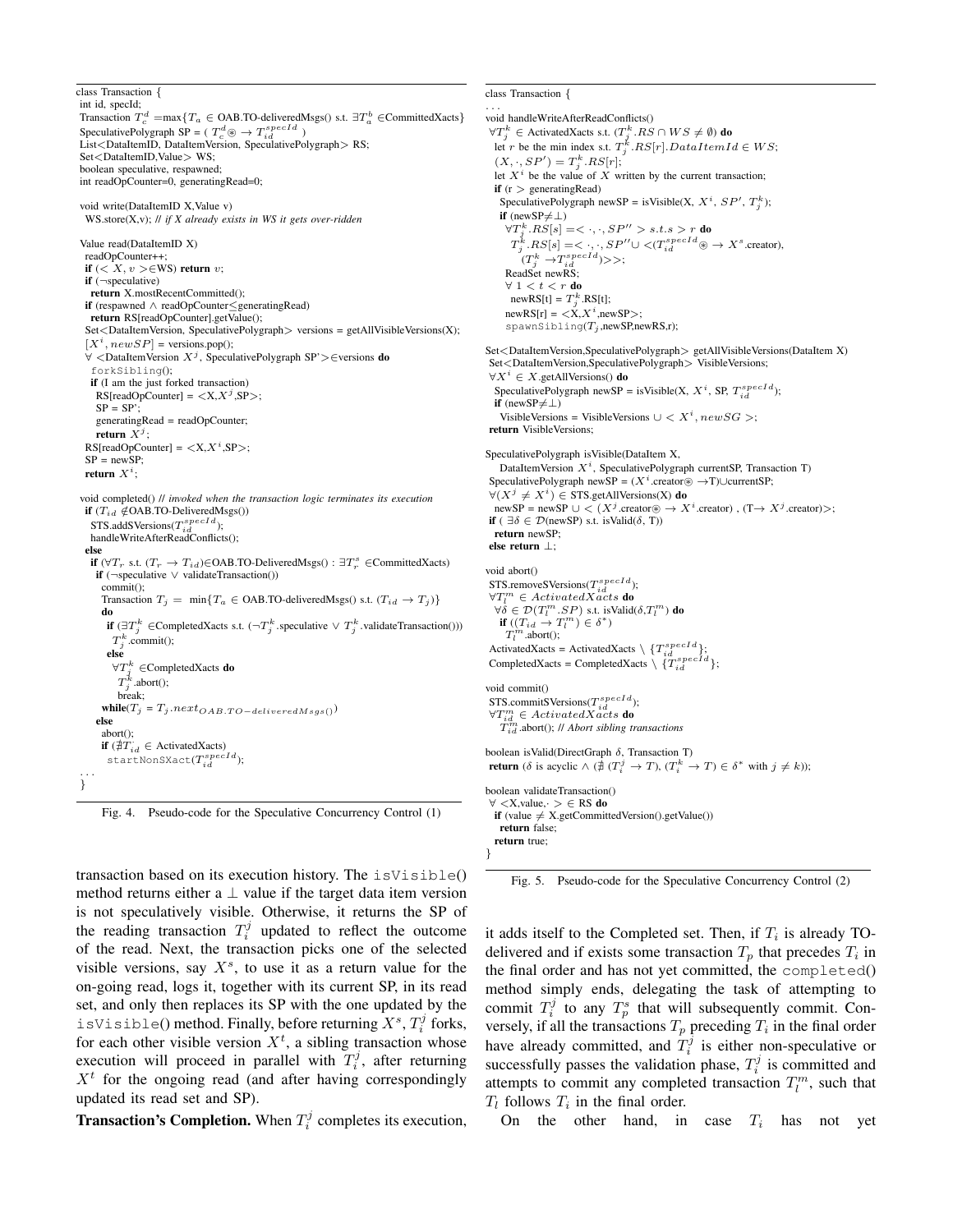been TO-delivered,  $T_i^j$  makes available its versions through addSVersions. Then it invokes the handleWriteAfterReadConflicts() method to determine whether there is any transaction  $T_a^b$  that has read some data item also written by  $T_i^j$ , and whether the version created by  $T_i^j$  was speculatively visible for  $T_a^b$  at the time in which it executed the read. To this end, the isVisible() method is invoked passing as input parameter the SP (retrieved from  $T_a^b$ 's read set) that  $T_a^b$  was storing at the earliest time in which  $T_a^b$  read a data item, say its r-th read, also written by  $T_i^j$ .

Note that by retrieving the SP of the *first* data item in  $T_a^b$ 's read set to have also been written by  $T_i^j$ , we detect the earliest possible point in the execution trajectory of  $T_a^b$  that could have been affected by a write of  $T_i^j$ . Recall that in a snapshot deterministic model, if  $T_a^b$  had seen the version created by  $T_i^j$ , rather than the one returned in its execution,  $T_a^b$  might not execute the same set of subsequent reads. Hence, to avoid violating the Non-redundancy property, the SCC respawns only a single sibling of  $T_a^b$ , say  $T_a^c$ , even if there are multiple data items in  $T_i^j$ .  $\overline{W}S \cap \overline{T}_a^b$ .  $\overline{RS}$ .  $\overline{T}_a^c$  will re-execute (see the read() method in Figure 4) the same set of reads already performed by  $T_a^b$ , up to the read that caused its spawning. Such a read will return the value created by  $T_i^j$  and, henceforth,  $T_a^c$  will be free to evolve in its execution trajectory. To enforce such a behavior, the first  $r-1$  entries of the read set of the spawned transaction are set equal to the corresponding ones of  $T_a^b$ , and its r-th entry to reflect the read from  $T_i^j$ . Note that  $T_i^{\tilde{j}}$  also updates, in the  $T_a^b$ 's read set, every entry following the read that caused the spawning, reflecting the fact that  $T_a^b$  did not observe during the  $r$ -th read the data item version generated by  $T_i^j$ . This guarantees the completeness of the information stored by  $SP(T_a^b)$ , which could be again queried in future from within the handleWriteAfterReadConflicts() method.

In order not to incur in violations of the Non-redundancy property, we take one additional measure: if  $T_i^j$  detects that the conflict affects the  $r - th$  read of a transaction  $T_a^b$  and  $T_a^b$  was activated due to a fork/respawn of some sibling transaction  $T_a^c$  occured upon  $T_a^c$ 's k-th read (i.e. the value of generating Read for  $T_a^b$  is k), where  $r < k$ , then  $T_i^j$ avoids respawning  $T_a^b$ . In this case, in fact, since  $T_a^b$  and  $T_a^c$ exhibit the same behavior up to the  $k - 1$ -th read, the sibling transactions spawned by  $T_a^b$  and  $T_a^c$  to deal with a conflict occuring at a read  $r < k$  would observe the same snapshot. It is therefore sufficient to re-spawn exclusively  $T_a^c$ .

Commit/Abort/Validation. A transaction is considered successfully validated iff the values read by the transaction during its execution, and stored in its RS variable, coincide with the values currently stored by the committed version of the corresponding data item (see validateTransaction() method of Figure 5). The commit() method marks the data item versions created by the committing transaction as the currently committed versions, and then triggers the abort of any of its sibling transactions through the abort() method. When this latter method is invoked on transaction  $T_i^j$ , it first removes any

data items' versions made available by  $T_i^j$ , and then triggers the cascading abort of any other transaction, say  $T_l^m$ , having a, possibly indirect, read-from dependency with the aborting transaction. This is verified by checking if for every valid  $\delta \in \mathcal{D}(\text{SP}(T_l^m))$  there is a path from  $T_i^j$  to  $T_l^m$ .

Example Scenario. Let us consider an example scenario of execution of the SCC associated with the following history:  $\mathcal{H}_3 = \{ B_{T_1^0}, R_{T_1^0}(X), W_{T_1^0}(X), C_{T_1^0}, B_{T_2^0}, R_{T_2^0}(X), F_{T_2^1},$  $W_{T_2^0}(X), R_{T_2^1}(X), W_{T_2^1}(X)$ 

where we use the notation  $B_{T_i^j}$ ,  $R_{T_i^j}$ ,  $W_{T_i^j}$ ,  $C_{T_i^j}$  and  $F_{T_i^j}$ , to denote, respectively, the begin, read, write, complete (and, note, not the commit) and forking of a transaction  $T_i^j$ .

We shall assume that the only version for each data item present in memory is the committed version, and denote with C the identifier of the last committed transaction. In Figure 6.a we show the state of  $SP(T_1^0)$  right after the execution of the read operation on X. Note that, in order to refer to a merging edge, and distinguish it from a plain edge, we use a dashed arrow, which in Figure 6.a reflects the read-from dependency from  $T_1^0$  to C. Further, within the speculative graph of  $SP(T_i^j)$ , we use the convention of drawing a double circle to refer to transaction  $T_i^j$ 

Figure 6.b shows the state of  $SP(T_2^0)$  after the execution of the read on X, assuming that  $T_2^0$  reads the committed version. Since  $T_1^0$  has already completed executing (but has not been committed yet) at the time in which  $T_2^0$  performs the read,  $T_2^0$ finds also available the versions created by  $T_1^0$ . Thus,  $SP(T_2^0)$ contains also the asymmetric bipath  $\langle (T_1^0 \otimes \rightarrow C), (T_2^0 \rightarrow$  $T_1^0$  >, which we denoted by adding a circular arc on the common node. Figure 6.c and 6.d shows the two direct graphs  $\delta, \delta' \in \mathcal{D}(\text{SP}(T_2^0))$ . As it can be seen, the direct graph in Figure 6.c, associated with the merging edge  $(T_1^0 \otimes \rightarrow C)$  exhibits a cycle, but since the direct graph in Figure 6.d is acyclic the committed version of X results speculatively visible by  $T_2^0$ .

In Figure 6.e we provide the speculative polygraph of  $T_1^0$ after the update performed during the completion phase of  $T_2^0$  (i.e. within the method handleWriteAfterReadConflicts()), that adds the asymmetric bipath  $b_1 = \langle (T_2^0 \otimes \rightarrow C), (T_1^0 \rightarrow T_2^0) \rangle$ to  $SP(T_1^0)$ . In Figure 6.g, we show the only valid direct graph in  $\mathcal{D}(SP(T_1^0))$ , which serializes  $T_1^0$  before  $T_2^0$ . In fact, as shown in Figure 6.f, by considering the merging edge  $(T_2^0 \otimes \rightarrow C)$  of  $b_1$ , and merging SP( $T_2^0$ ) with SP( $T_1^0$ ), the resulting speculative polygraph is necessarily cyclic.

Finally, we show in Figure 6.h the speculative graph of  $T_2^1$ , namely the transaction forked by  $T_2^0$  upon the read of data item X, and which returns the version of X written by  $T_1^0$ . Figure 6.i shows the only direct graph in  $\mathcal{D}(SP(T_2^1))$  to be acyclic that permits the speculative visibility of the version written by  $T_1^0$ .

### *C. Correctness*

For space constraints, we cannot report the formal proof of protocol correctness. We remaind the interested readers to [20],